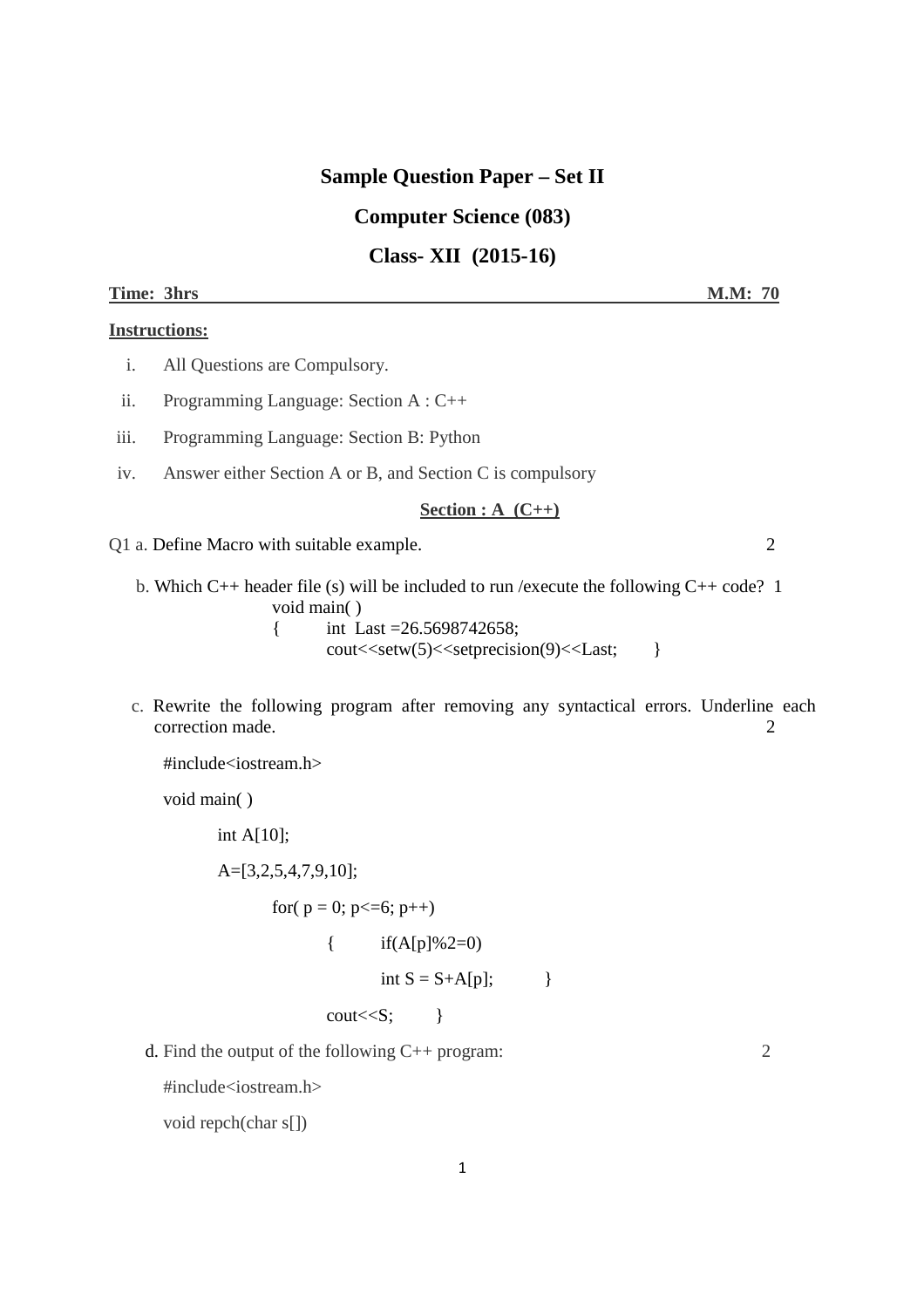```
{ 
      for (int i=0;s[i]!=\0;;i++)
        { 
           if(((i%2)!=0) &&(s[i]!=s[i+1])) { 
                 s[i]='@'; } 
           else if (s[i]=s[i+1])\{ s[i+1]='!'; 
                  i++; 
 } 
          } 
    } 
void main() 
 char str[]="SUCCESS";
 cout<<"Original String"<<str
  repch(str); 
 cout<<"Changed String"<<str;
e. Find the output of the following : 3
      #include<iostream.h> 
            void switchover(int A[ ],int N, int split) 
 { 
                      for(int K = 0; K < N; K++)
                             if(K<split) 
                                  A[K] += K;
 else 
                                  A[K]^* = K;}
```
{

}

```
2
```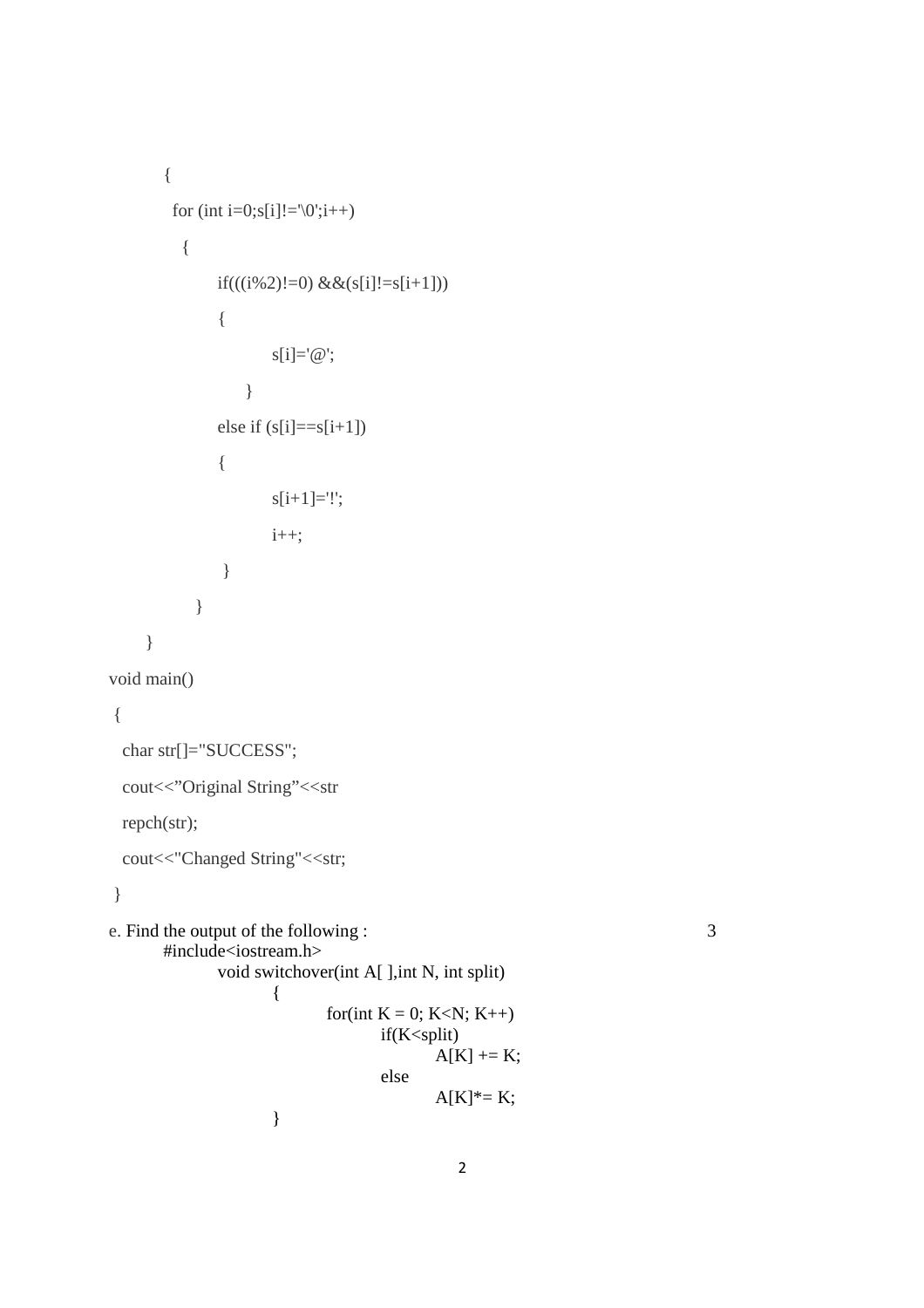```
void display(int A[ ], int N)
\{for(int K = 0; K < N; K++)
                     (K\%2 == 0) ?cout << A[K] << "%" : cout << A[K] << endl;
 } 
            void main( ) 
                           { int H[ ] = {30,40,50,20,10,5};
                                  switchover(H,6,3); 
                                  display(H,6); 
 }
```
f. Observe the following  $C++$  code and find out, which out of the given options i) to iv) are the expected correct output.Also assign the maximum and minimum value that can be assigned to the variable 'Go'. 2

```
 void main() 
               { int X [4] = \{100, 75, 10, 125\};int Go = random(2)+2;
                   for (inti = Go; i< 4; i++)
cout<<X[i]<<"$$";
 } 
   i. 100$$75 ii. 75$$10$$125$$ iii. 75$$10$$ iv.10$$125$
```
Q2a. Differentiate between data abstraction and data hiding. 2

b. Answer the questions (i) and (ii) after going through the following class : 2 class Exam

{

int Rollno;

char Cname[25];

float Marks ; public :

Exam( ) //Function 1

```
{
```

```
Rollno = 0;
Cname="";
```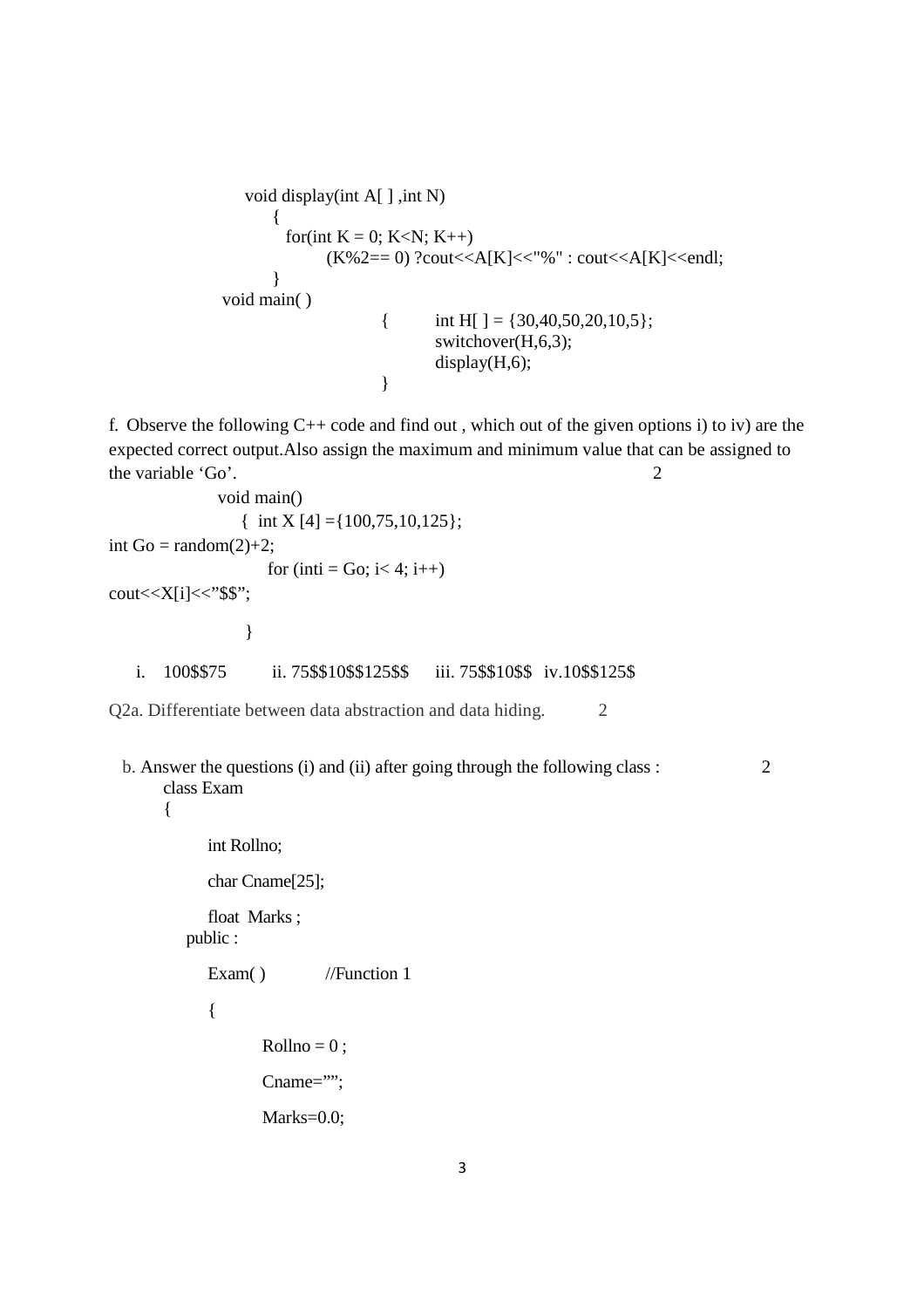```
} 
Exam(int Rno, char candname) //Function 2
{ 
      Rollno = Rno:
      strcpy(Cname,candname); 
} 
\simExam() //Function 3
{ 
      cout << "Result will be intimated shortly" << endl ; 
} 
void Display( ) //Function 4
{ 
      cout << "Roll no :"<<Rollno;
      cout << "Name :" << Cname;
      cout <<" Marks:"<<Marks;
} 
} ;
```
(i)Which OOP concept does Function 1 and Function 2 implement.Explain?

(ii)What is Function 3 called? When will it be invoked?

c. Define a class **Candidate** in C++ with the following specification : 4 **Private Members :** 

A data members Rno(Registration Number) type long

A data member Cname of type string

A data members Agg\_marks (Aggregate Marks) of type float

A data members Grade of type char

 A member function setGrade () to find the grade as per the aggregate marks obtained by the student. Equivalent aggregate marks range and the respective grade as shown below.

| <b>Aggregate Marks</b>     | Grade |
|----------------------------|-------|
| $>= 80$                    |       |
| Less than 80 and $\geq 65$ | R     |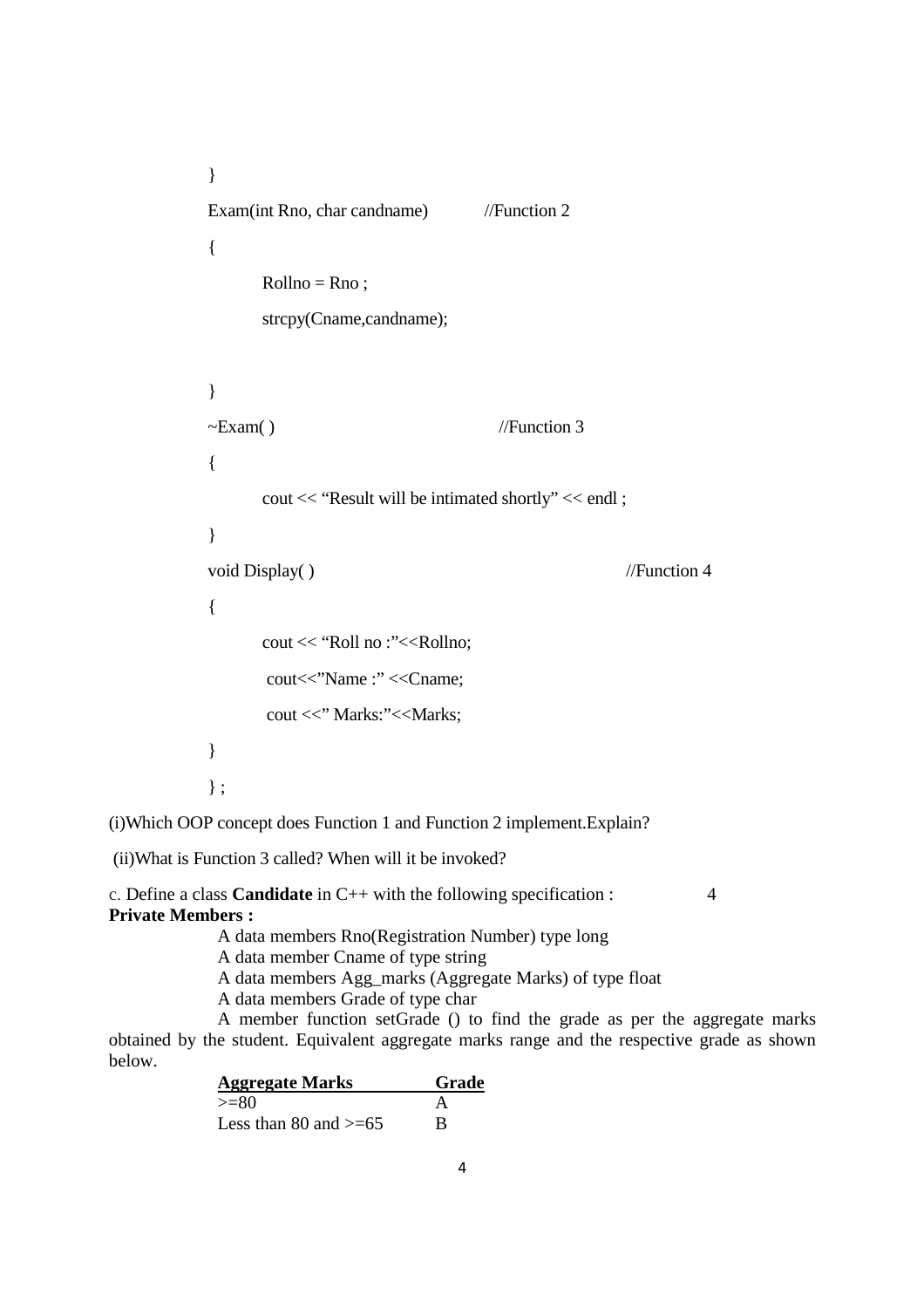Less than  $65$  and  $\geq 50$  C Less than 50 D

## **Public members:**

 **A constructor to assign default values to data members:** Rno=0,Cname="N.A",Agg\_marks=0.0

 A function Getdata () to allow users to enter values for Rno. Cname, Agg\_marks and call function setGrade () to find the grade.

A function dispResult( ) to allow user to view the content of all the data members.

d. Give the following class definition answer the question that is follow: 4

class University

{

char name [20];

protected :

char vc[20];

public :

```
 void estd();
```
void inputdata();

void outputdata();

}

class College : protected University

- { int regno;
	- protected

char principal()

public :

int no\_of\_students;

void readdata();

void dispdata ( );

};

class Department : public College

char name[20];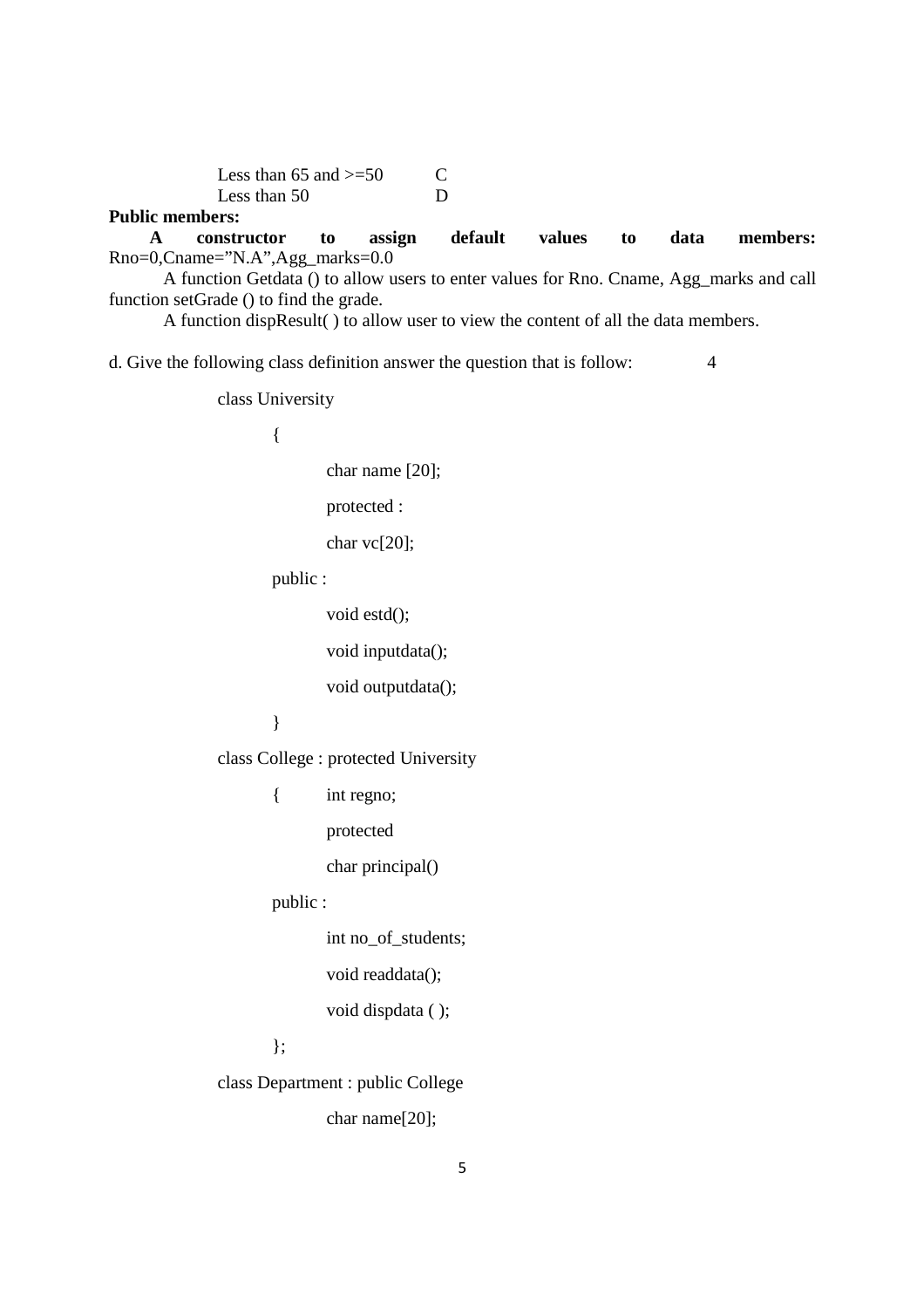#### char HOD[20];

public :

void fetchdata(int);

void displaydata(); }

i). Name the base class and derived class of college. 1

ii) Name the data member(s) that can be accessed from function displaydata().

iii)What type of inheritance is depicted in the above class definition?

iv) What will be the size of an object (in bytes) of class Department?

Qs. 3a. An integer array A [30][40] is stored along the column in the memory. If the element A[20][25] is stored at 50000, find out the location of A[25][30]. 3

 b. Write the definition of functions for the linked implemented queue containing passenger informationas follows: 4

struct NODE

{ int Ticketno;

char PName[20];

 $\text{NODE} * \text{NEXT};$  };

class Queueofbus

{ NODE \*Rear, \*Front;

public:

Queueofbus()

 $\{$  Rear = NULL;

Front =  $NULL;$  };

void Insert();

void Delete();

~Queueofbus()

{ cout<<"Object destroyed"; }

};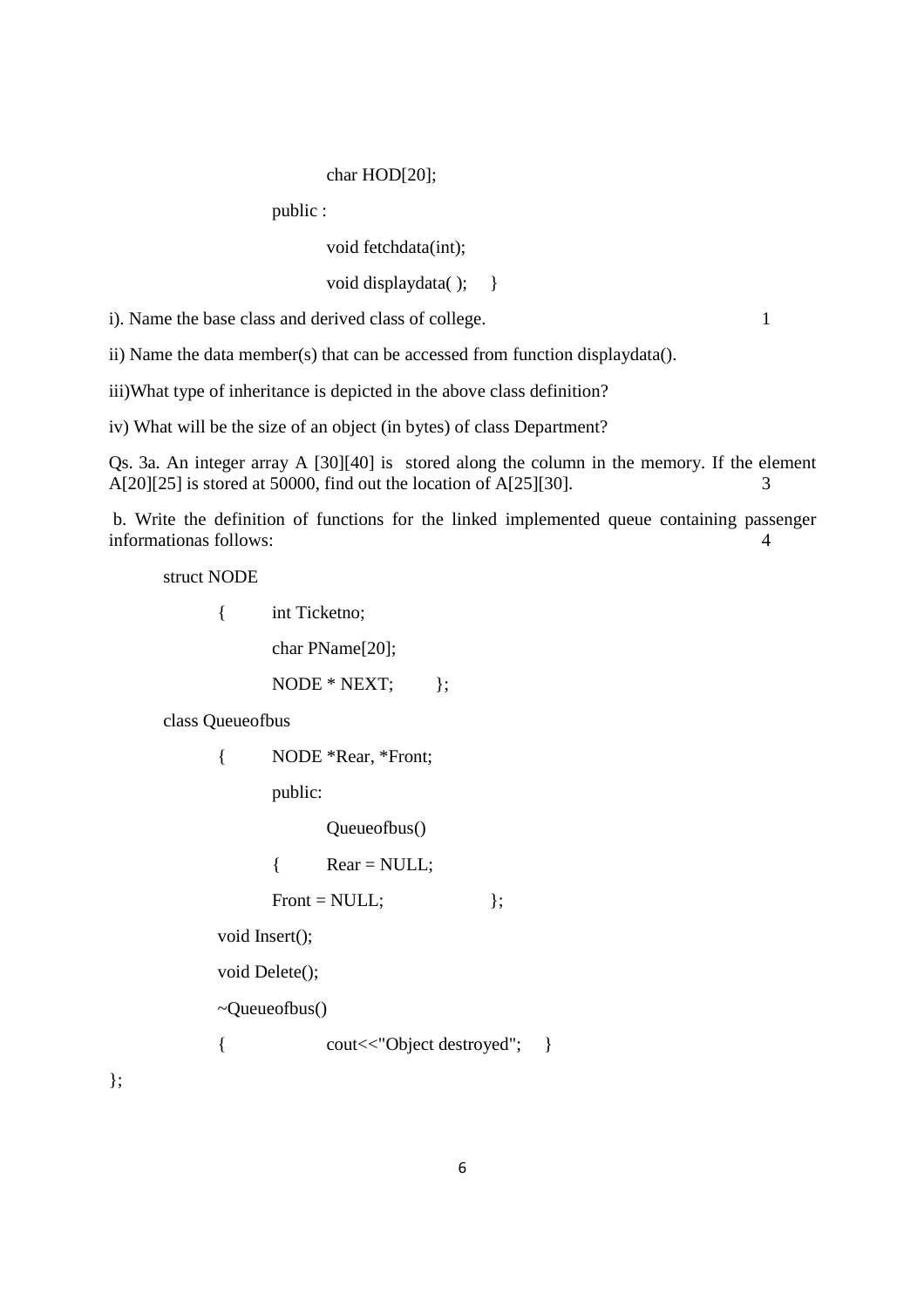c. Write a function to sort any array of n elements using insertion sort . Array should be passed as argument to the function.

d. Write a function NewMAT(int A[][],int r,int c ) in C++, which accepts a 2d array of integer and its size as parameters divide all those array elements by 6 which are not in the range 60 to 600(both values inclusive) in the 2d Array . 2

e.Evaluate the following postfix expression using stack and show the contents after execution of each Operations: 470, 5, 4,  $\cdot$ , 25,  $/$ , 6,  $*$ 

Q4a.Consider a file F containing objects E of class Emp. 1

i)Write statement to position the file pointer to the end of the file

ii)Write statement to return the number of bytes from the beginning of the file to the current position of the file pointer.

b. Write a function RevText() to read a text file " Input.txt " and Print only word starting with 'I' in reverse order . 2

Example: If value in text file is: INDIA IS MY COUNTRY

Output will be: AIDNI SI MY COUNTRY

c. Write a function in C++ to search and display details, whose destination is "Chandigarh"from binary file "Flight.Dat". Assuming the binary file is containing the objects of the following class: 3

class FLIGHT

| int Fno;               |               | <b>Flight Number</b>         |
|------------------------|---------------|------------------------------|
| char From $[20]$ ;     | $\frac{1}{2}$ | <b>Flight Starting Point</b> |
| char $\text{To}$ [20]; | $\frac{1}{2}$ | <b>Flight Destination</b>    |

public:

| $char * GetFrom ()$ ; { |                      | return from; }                                                             |
|-------------------------|----------------------|----------------------------------------------------------------------------|
| $char * GetTo()$ ;      | $\left\{ \right.$    | return To; $\}$                                                            |
| void input()            | $\mathcal{A}$        | cin>>Fno>>; gets(From); get(To); $\}$                                      |
| void show()             | $\sim$ $\sim$ $\sim$ | cout< <fno<< ":"="" ":"<<from="" <<="" <<to<<endl;="" td="" }<=""></fno<<> |
|                         |                      |                                                                            |

};

### **Section : B (Python)**

Q1. a. List one similarity and one difference between List and Dictionary datatype 2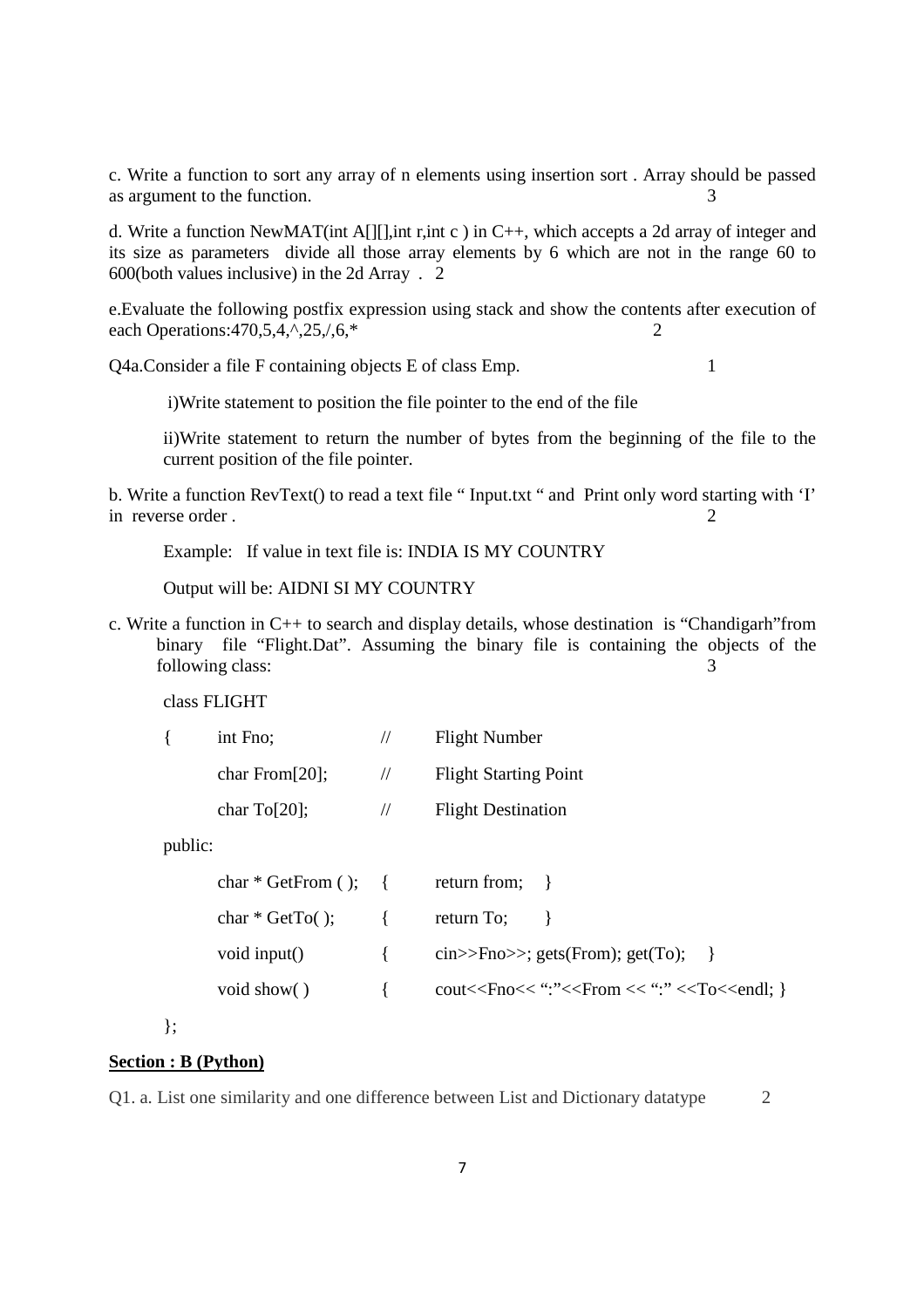b. Observe the following Python functions and write the name(s) of the module(s) to which they belong: 1

a. uniform $()$  b. findall $()$ 

c. Rewrite the following Python program after removing all the syntactical errors (if any),underlining each correction.: 2

def checkval:  $x = raw\_input("Enter a number")$ 

if x %  $2 = 0$  : print x," is even" else if  $x<0$ : print x,"should be positive" else ; print x,"is odd"

```
 def checkval():
```
 $x = raw\_input("Enter a number")$ if x %  $2 = 0$  : print x,"is even" **elif**  $x < 0$  : print x,"should be positive" **else :**  $\overline{\text{print x}}$ ," is odd"

d. Find the output of the following Python program: 3

```
 def makenew(mystr):
```

```
newstr = "count = 0 for i in mystr: 
  if count%2!=0:
     newstr = newstr + str(count) else: 
      if islower(i): 
         newstr = newstr + upper(i) else: 
       newstr = newstr + i
```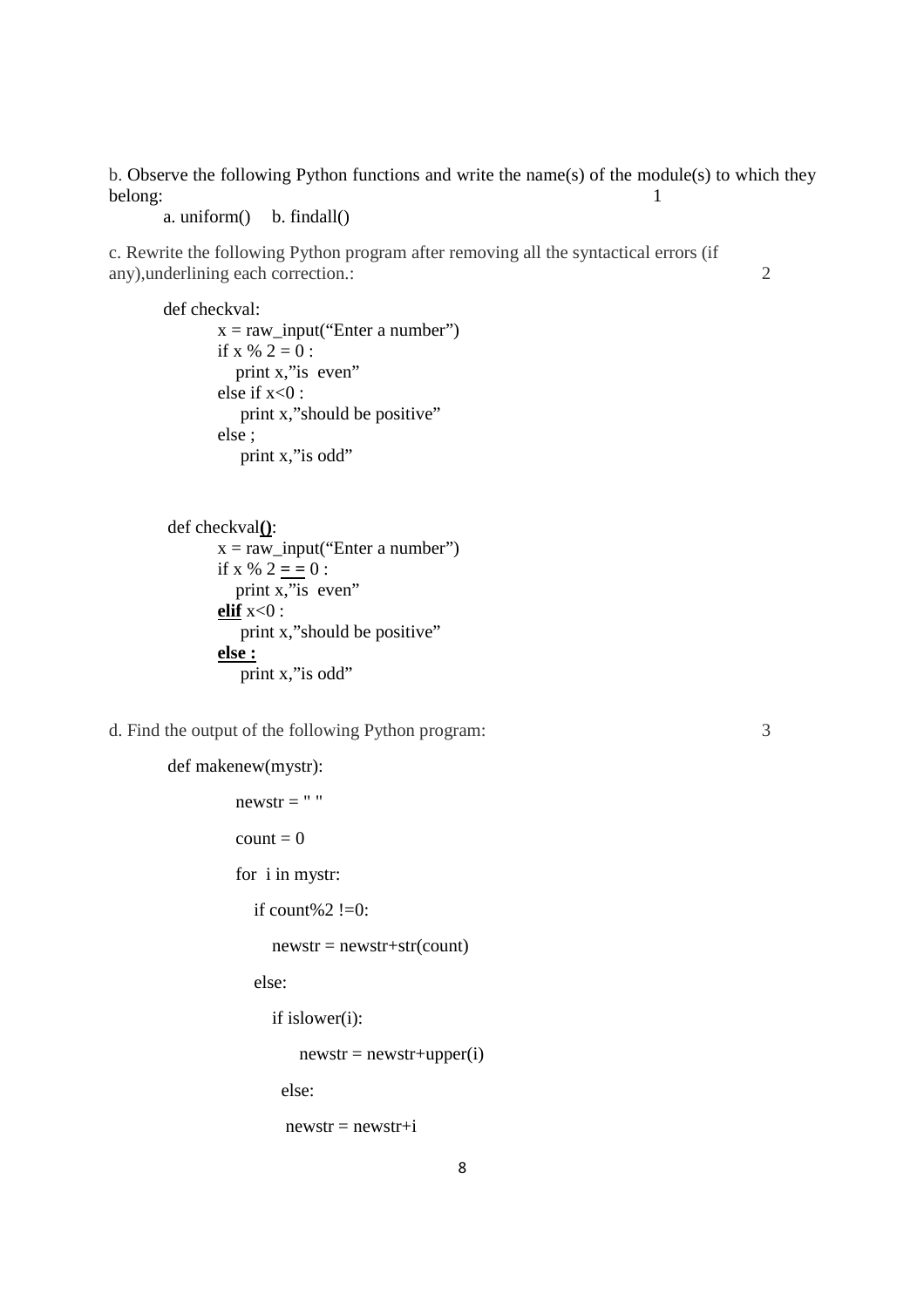$count += 1$ 

 $newstr = newstr + mystr[:1]$ 

print "The new string is :",newstr

```
 makenew("sTUdeNT")
```
e. Find the output of the following program 2

```
 def calcresult () :
```

```
i = 9while i>1 :
       if (i % 2 = 0):
               x = i\%2i = i-1 else : 
               i = i-2x = i
```
print x\*\*2

f. Observe the following Python code and find out , which out of the given options i) to iv) are the expected correct output(s).Also assign the maximum and minimum value that can be assigned to the variable 'Go'. 2

> import random  $X = [100, 75, 10, 125]$  $Go = random.random(0,3)$  for i in range(Go): print X[i],"\$\$",

i. 100\$\$75\$\$10 ii. 75\$\$10\$\$125\$\$iii. 75\$\$10\$\$ iv.10\$\$125\$\$100

Q2 a. Discuss the strategies employed by python for memory allocation?

b. Answer the questions (i) and (ii) after going through the following class definition: 2 class Toy :

tid  $=0$ : tcat  $=$  "" def \_\_init\_\_(self):// Function1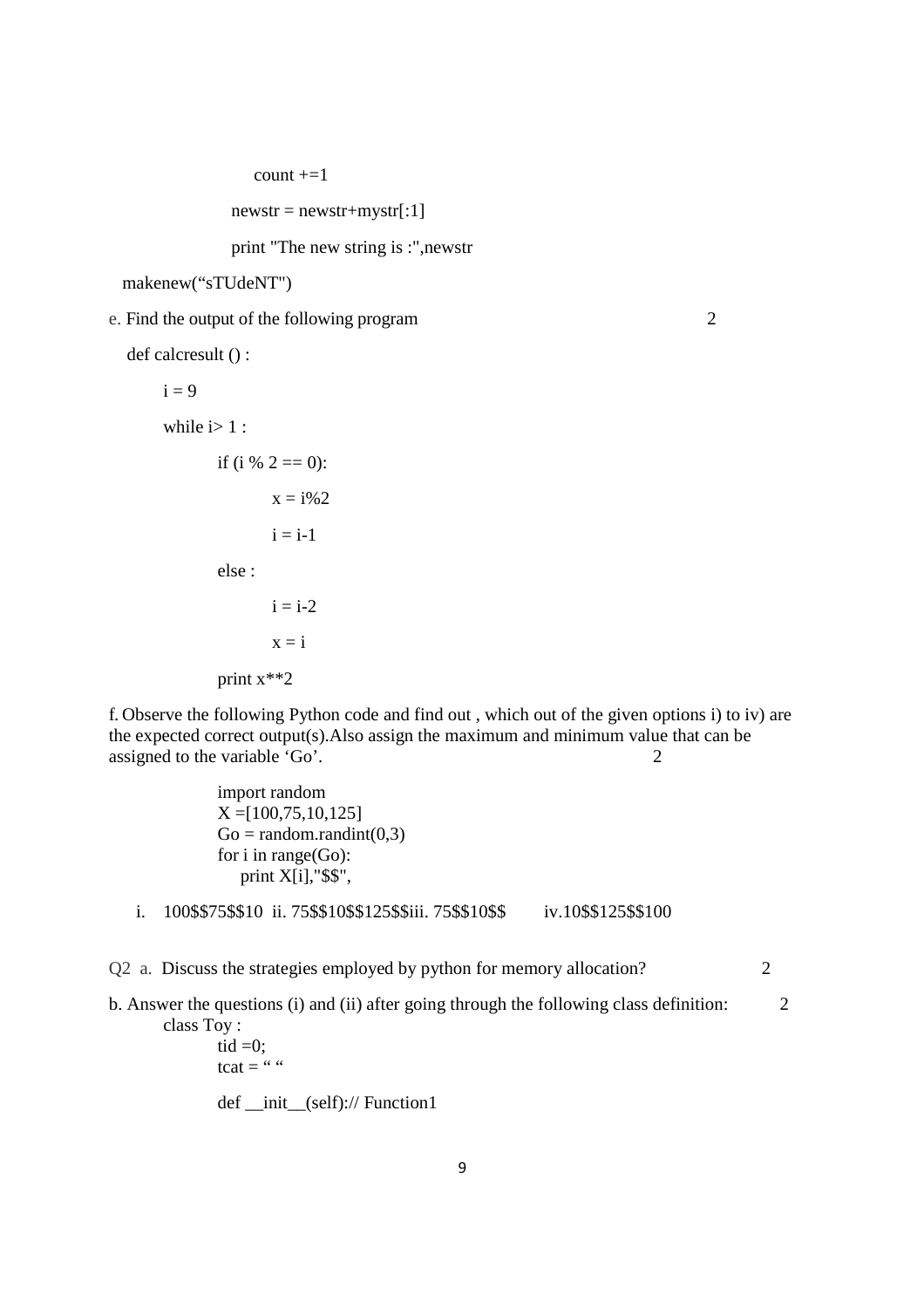..................................... // Blank 2

i. Explain relevance of Function 1.

- ii. a. Fill in the blank2 with a statement to create object of the class TOY. b. Write statement to check whether tprice is an attribute of class TOY.
- c. Define a class Train in PYTHON with following description: 4 Data Members

src of type string Tnm of type string dest of type string charges of float

• A member function Getdata to assign the following values for Charges

| Dest     | Charges |
|----------|---------|
| Mumbai   | 1000    |
| Chennai  | 2000    |
| Kolkatta | 2500    |

Public members

- A constructor to initialize the data members.
- A function InputData() to allow the user to enter the values
- A function displaydata() to display all and call getdata function

d. Observe the following class definition and answer the question that follow: 2

```
class ParentClass(objects): 
   def__init__(self) 
        self.x = 1self.y = 10def print(self): 
      print(self.x, self.y) 
 class ChildClass(ParentClass): 
   def init (self):
      super(ChildClass, self).init_() # Line 1 
     self.x = 2self.y = 20c = ChildClass() c.print()
```
- a. Explain the relevance of Line1.
- b. What type of inheritance is being demonstrated in the above code?
- e. Write a user defined function findname(name) where name is an argument in Python to delete phone number from a dictionary phonebook on the basis of the name ,where name is the key. 2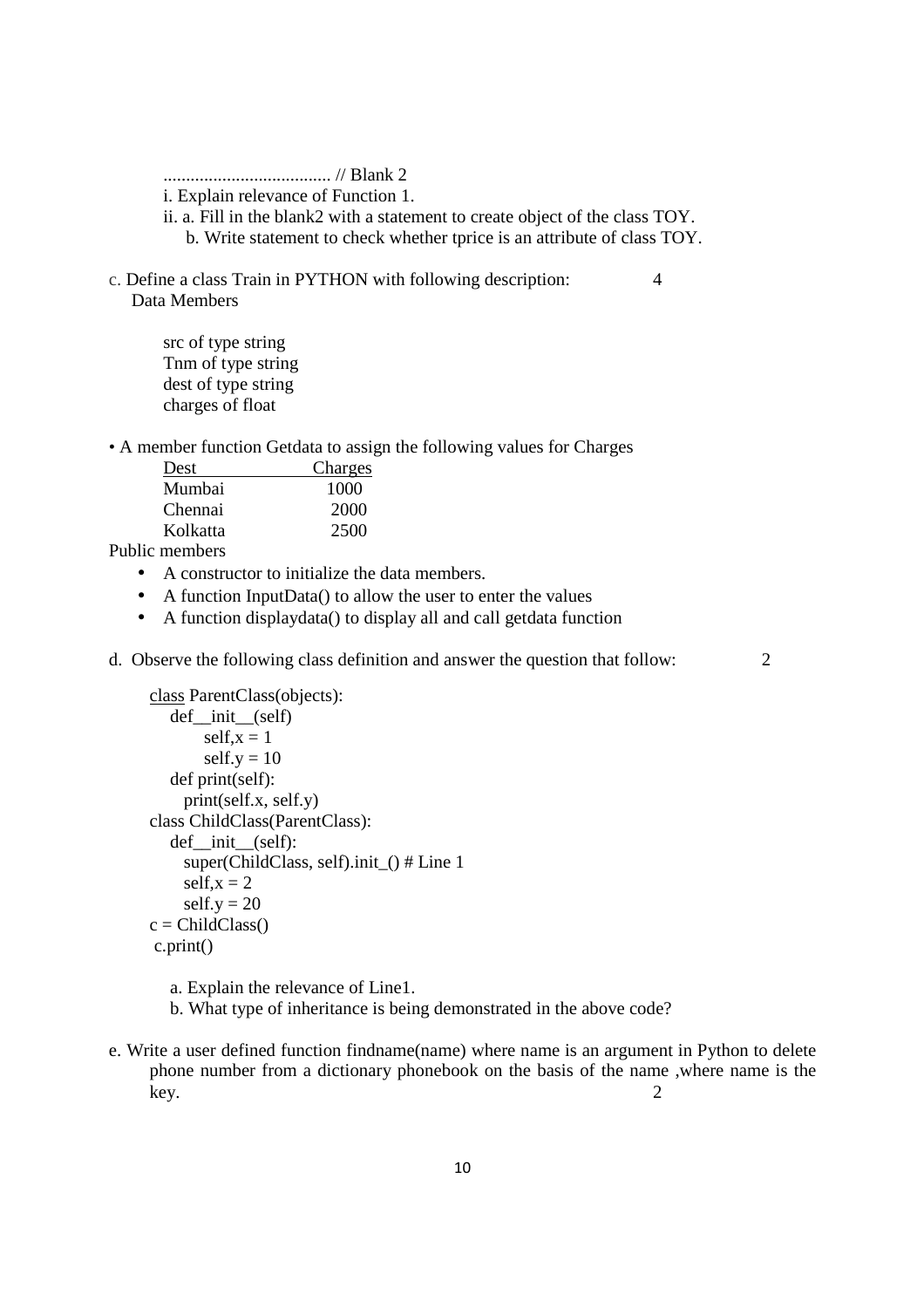Qs. 3a.Explain try..except…else … with the help of user defined function def divide(x, y)which raises an error when the denominator is zero while dividing x by y and displays the quotient otherwise. 3

b. Write a user defined function arrangelements $(X)$ , that accepts a list X of integers and sets all the negative elements to the left and all positive elements to the right of the list.

Eg: if  $L = [1, -2, 3, 4, -5, 7]$ , the output should be:  $[-2, -5, 3, 4, 7]$  3

c. Consider the following class definition :- 3

 class book ():  $bk = 1$  $def\_init_(self, bno):$ self  $bno = bno$ def addbook (self):

def removebook (self):

……………

…………………

The class book is implemented **using Queue**. Keeping the same in mind, complete the function definitions for adding a book addbook() and deleting a book removebook() .

d. Write a python function generatefibo(n) where n is the limit using a generator function Fibonacci (max) where max is the limit n that produces Fibonacci series.. 3

e. Evaluate the following postfix using stack & show the content of the stack after the execution of each:  $20, 4, +, 3, -, 7, 1$  2

Q4a. Consider the following code : 1

 $f = open("mytry", "w+")$ f.write ("0123456789abcdef") f.seek  $(-3,2)$  //1 printf.read $(2)$  //2

Explain statement 1 and give output of 2

b. Write a user defined function in Python that displays the number of lines starting with 'H' in the file Para.txt.Eg: if the file contains: 2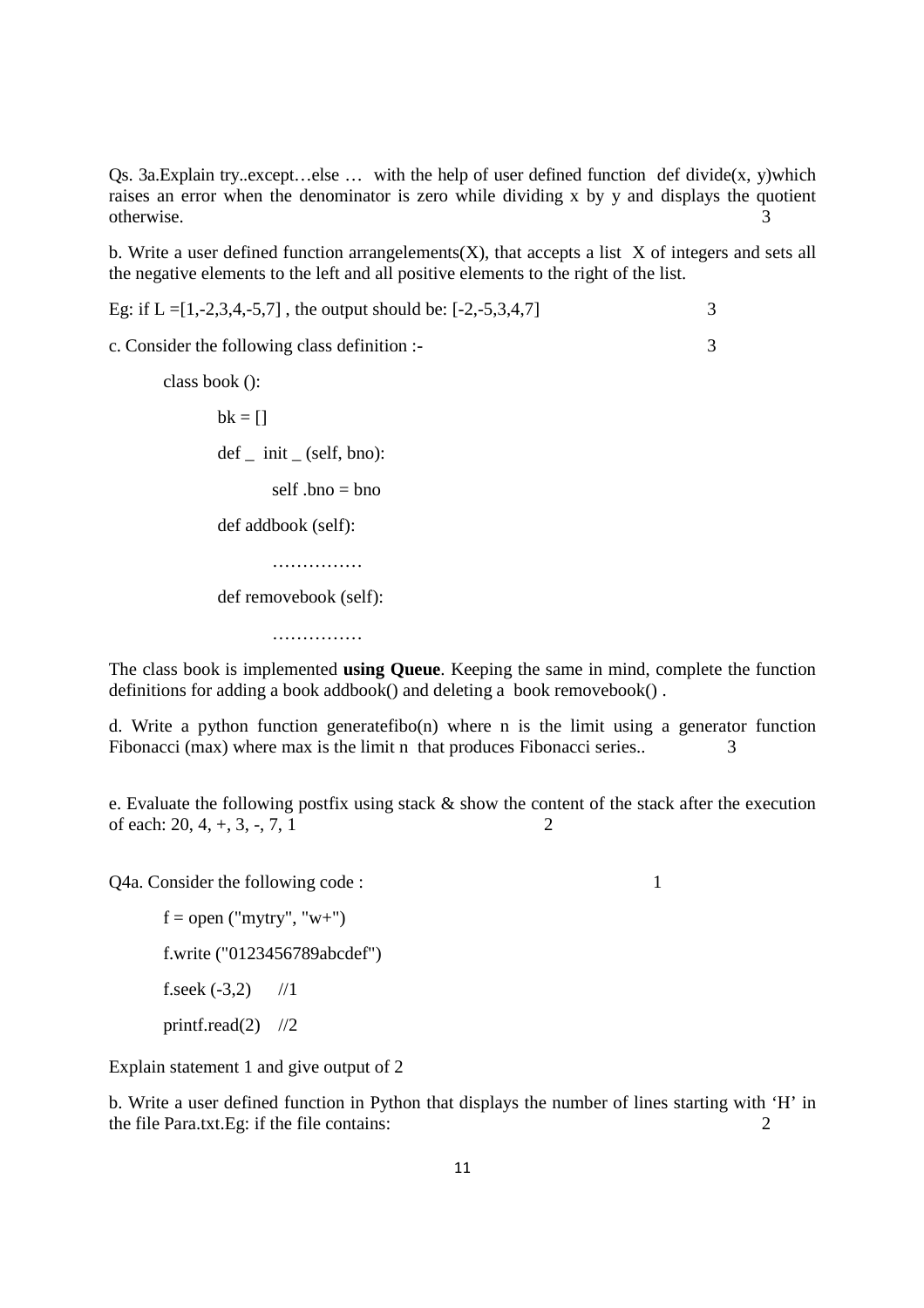Whose woods these are I think I know. His house is in the village though; He will not see me stopping here To watch his woods fill up with snow.

Then the line count should be 2.

c. Consider a binary file Employee.dat containing details such as empno:ename:salary (separator ' :'). Write a python function to display details of those employees who are earning between 20000 and 40000.(both values inclusive) 3

### **Section : C**

Q 5. a. Differentiate between cardinality and degree of a table with the help of an example. 2

b) Consider the following tables FACULTY and COURSES. Write SQL commands for the statements (i) to (v) and give outputs for SQL queries (vi) to (vii)  $\frac{6}{100}$ 

| <b>FACULTY</b> |               |            |                |               |
|----------------|---------------|------------|----------------|---------------|
| F ID           | <b>F</b> name | Lname      | Hire date      | <b>Salary</b> |
| 102            | Amit          | Mishra     | 12-10-1998     | 12000         |
| 103            | Nitin         | Vyas       | 24-12-1994     | 8000          |
| 104            | Rakshit       | Soni       | 18-5-2001      | 14000         |
| 105            | Rashmi        | Malhotra   | 11-9-2004      | 11000         |
| 106            | Sulekha       | Srivastava | $5 - 6 - 2006$ | 10000         |
|                |               |            | <b>COURSES</b> |               |

| <u>COONDL</u>     |      |                          |       |  |
|-------------------|------|--------------------------|-------|--|
| $C$ <sub>ID</sub> | F ID | Cname                    | Fees  |  |
| C <sub>21</sub>   | 102  | Grid Computing           | 40000 |  |
| C22               | 106  | <b>System Design</b>     | 16000 |  |
| C <sub>23</sub>   | 104  | <b>Computer Security</b> | 8000  |  |
| C <sub>24</sub>   | 106  | Human Biology            | 15000 |  |
| C <sub>25</sub>   | 102  | <b>Computer Network</b>  | 20000 |  |
| C <sub>26</sub>   | 105  | <b>Visual Basic</b>      | 6000  |  |

- i) To display details of those Faculties whose salary is greater than 12000.
- ii) To display the details of courses whose fees is in the range of 15000 to 50000 (both values included).
- iii) To increase the fees of all courses by 500 of "System Design" Course.
- iv) To display details of those courses which are taught by 'Sulekha' in descending order of courses.
- v) Select COUNT(DISTINCT F\_ID) from COURSES;
- vi) Select MIN(Salary) from FACULTY,COURSES where COURSES.F\_ID = FACULTY.F\_ID;

Q6.a. State and Verify Absorption law algebraically. 2

b. Draw a logic circuit for the following Boolean expression: A.B+C.D'. 2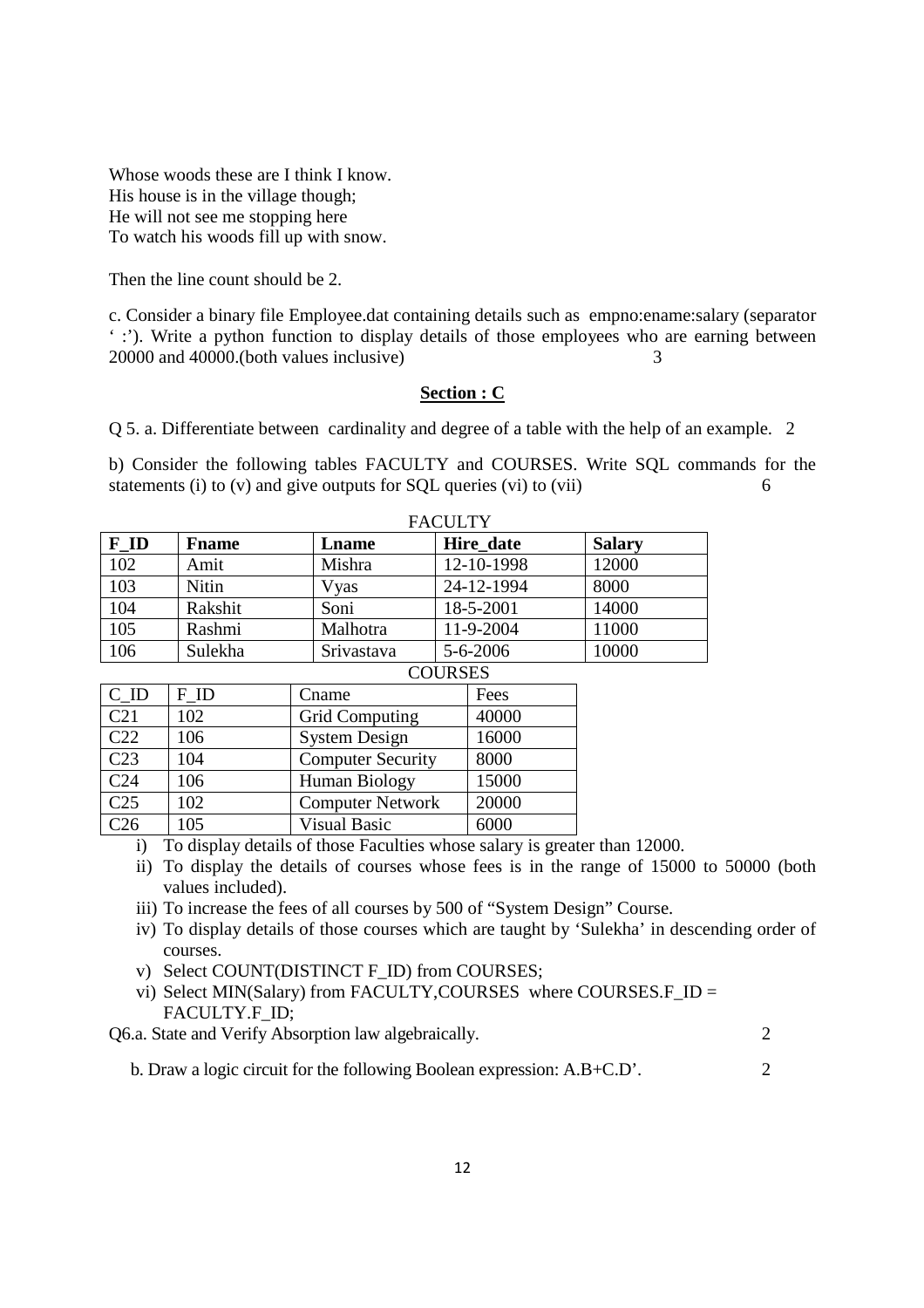

c. Write the SOP form of a Boolean function F, which is represented in a truth table as follows:

 $1$ 

|                |                | A B C               | $\mathbf{F}$     |
|----------------|----------------|---------------------|------------------|
|                | $0 \quad 0$    |                     | $0 \quad 0$      |
| $\overline{0}$ |                | $0 \quad 1 \quad 1$ |                  |
| $\overline{0}$ | $\overline{1}$ | $\overline{0}$      | $\mathbf{1}$     |
| $\overline{0}$ |                | $1 \quad 1$         | $\boldsymbol{0}$ |
| $\,1$          | $\overline{0}$ | $0 \quad 1$         |                  |
|                |                |                     |                  |
| 1              |                | $0 \t 1 \t 1$       |                  |
| $\mathbf{1}$   | $\overline{1}$ | $\overline{0}$      | $\overline{0}$   |
| $\mathbf{1}$   |                | $1 \quad 1$         | $\overline{0}$   |



Q 7.a Write any 1 advantage and 1 disadvantage of Bus topology. 1

 b. SunRise Pvt. Ltd. is setting up the network in the Ahmadabad. There are four departments named as MrktDept, FunDept, LegalDept, SalesDept. 4